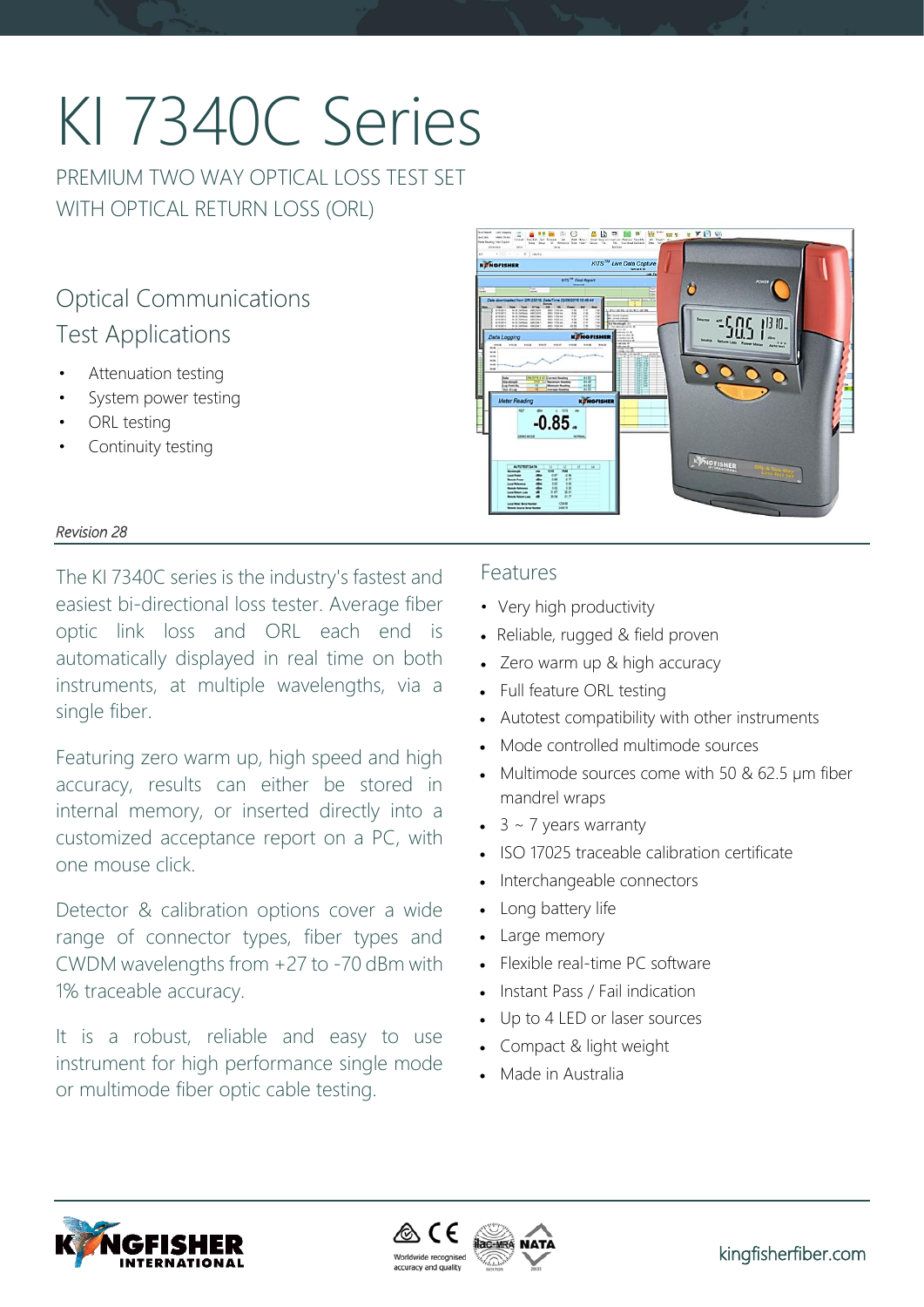## KI 7340C Series - PREMIUM TWO WAY OPTICAL LOSS TEST SET WITH OPTICAL RETURN LOSS (ORL)

This is the industry fastest and easiest bi-directional loss test set. From start of test to acceptance report takes one mouse click and 4 seconds per wavelength.

The real-time loss and ORL display on both instruments means that cable certification and rectification use the same procedure, which simplifies training and operating procedures.

Autotest is available on both Test and Meter ports and is compatible with all other Autotest instruments. When a pair of identical models are used, the HOLD functions provide handy communication method between two users, so they can synchronize while working through successive fibers.

High availability is the result of zero warm up, >190 hours battery life, patented interchangeable optical connectors for both ports, superior reliability and ISO 17025 traceable calibration.

The instrument is also a standalone traceable power meter, multilight source and Optical Return Loss Tester.

The ORL Zero function compensates for residual reflections and provides extended measurement range with improved linearity.

The ORL User Calibration Mode compensates for stray losses in a test set-up, which improves overall accuracy.

Multimode LED sources feature standards compliant beam geometry & modal distribution across the fiber core, results in greatly improved measurement accuracy.

The new InGaAs detectors have wider wavelength response range from 600 ~ 1700 nm. It provides good response for all common wavelengths.

Flexible KITS™ PC software is a real-time measurement, Pass/Fail assessment and reporting solution. Easily customized for any language and reporting format, it also supports memory download, data logging, label printing, legacy instruments and enterprise level data management.

#### POWER METER SPECIFICATIONS

| Response $\lambda$<br>(Nm)                                                                                                                                                | Damage<br>level<br>(dBm) | Calibration $\lambda$ (nm)                                                                                                                                        | Power range<br>(dBm)             | Tone &<br>Autotest<br>Min<br>(dBm)               | Midrange<br>linearity <sup>1</sup><br>(d) | Calibration<br>Accuracy <sup>2</sup><br>$(\%)$ | Polarization<br>Sensitivity <sup>6</sup><br>(dB)             | Total<br>Uncertainty <sup>3</sup><br>(dB) | $\lambda$ Sensitivity $\pm$ 30<br>$nm5$ (dB) |
|---------------------------------------------------------------------------------------------------------------------------------------------------------------------------|--------------------------|-------------------------------------------------------------------------------------------------------------------------------------------------------------------|----------------------------------|--------------------------------------------------|-------------------------------------------|------------------------------------------------|--------------------------------------------------------------|-------------------------------------------|----------------------------------------------|
| InGaAs detector                                                                                                                                                           |                          |                                                                                                                                                                   |                                  |                                                  |                                           |                                                |                                                              |                                           |                                              |
| $600 \sim 1700$                                                                                                                                                           | $+15$                    | 780, 820, 850, 980<br>1270, 1290, 1300, 1310,<br>1330, 1350, 1370, 1390,<br>1410, 1430, 1450, 1470,<br>1490, 1510, 1530, 1550,<br>1570, 1590, 1610, 1625,<br>1650 | $+5 \sim -60$<br>$+5 \sim -70$   | $-45$<br>$-50$                                   | 0.04                                      | 1%<br>(0.06 dB)                                | < 0.05                                                       | 0.3                                       | 0.03                                         |
| H5 (InGaAs) detector                                                                                                                                                      |                          |                                                                                                                                                                   |                                  |                                                  |                                           |                                                |                                                              |                                           |                                              |
| $800 \sim 1700$                                                                                                                                                           | $+254$                   | 820, 850, 980<br>1270, 1290, 1300, 1310,<br>1330, 1350, 1370, 1390,<br>1410, 1430, 1450, 1470,<br>1490, 1510, 1530, 1550,<br>1570, 1590, 1610, 1625, 1650         | $+15 \sim -50$<br>$+15 \sim -60$ | $-35$<br>$-40$                                   | 0.04                                      | 1%<br>$(0.06$ dB)                              | < 0.05                                                       | 0.3                                       | 0.03                                         |
| H3B (InGaAs) detector                                                                                                                                                     |                          |                                                                                                                                                                   |                                  |                                                  |                                           |                                                |                                                              |                                           |                                              |
| $800 \sim 1700$                                                                                                                                                           | $+30^{4}$                | 820, 850, 980<br>1270, 1290, 1300, 1310,<br>1330, 1350, 1370, 1390,<br>1410, 1430, 1450, 1470,<br>1490, 1510, 1530, 1550,<br>1570, 1590, 1610, 1625, 1650         | $+27 \sim -40$<br>$+27 \sim -50$ | $-25$<br>$-30$                                   | 0.04                                      | 1%<br>(0.06 dB)                                | < 0.05                                                       | 0.35                                      | 0.03                                         |
| Ge detector                                                                                                                                                               |                          |                                                                                                                                                                   |                                  |                                                  |                                           |                                                |                                                              |                                           |                                              |
| $600 \sim 1650$                                                                                                                                                           | $+25$                    | 780, 820, 850, 980<br>1270, 1290, 1300, 1310,<br>1330, 1350, 1370, 1390,<br>1410, 1430, 1450, 1470,<br>1490, 1510, 1530, 1550,<br>1570, 1590, 1610, 1625, 1650    | $+15 \sim -60$<br>$+15 \sim -60$ | $-45$<br>-50                                     | 0.06                                      | 1%<br>(0.06 dB)                                | < 0.05                                                       | 0.5                                       | 0.03                                         |
| Si detector                                                                                                                                                               |                          |                                                                                                                                                                   |                                  |                                                  |                                           |                                                |                                                              |                                           |                                              |
| $350 \sim 1100$                                                                                                                                                           | $+5$                     | 635, 650, 660, 780, 850,<br>980                                                                                                                                   | $+0 \sim -70$                    | $-50$                                            | 0.04                                      | 1%<br>(0.06 dB)                                | < 0.05                                                       | 0.3                                       | 0.03                                         |
|                                                                                                                                                                           |                          |                                                                                                                                                                   |                                  |                                                  | typical                                   |                                                | typical                                                      | max                                       | typical                                      |
|                                                                                                                                                                           |                          | Note 1: Mid-range linearity @ 1550 nm for InGaAs & Ge, or 850 nm for Si. Non-coherent light, with<br>APC connector. Excludes top 5 dB and bottom 10 dB of range.  |                                  |                                                  |                                           |                                                | Note 4: H5 & H3B can sustain the damage level for 2 minutes. |                                           |                                              |
| Note 2: Calibration condition: non-coherent light, -35±5 dBm, 23±3°C, ±1 nm, 10±3 nm FWHM, PC<br>ceramic connector, 100 µm fiber.                                         |                          |                                                                                                                                                                   |                                  | Note 5: At calibration wavelengths in bold type. |                                           |                                                |                                                              |                                           |                                              |
| Note 3: Includes contributions of: varying optical connector types, calibration uncertainty, linearity<br>over temperature & range, and fiber core diameter up to 200 um. |                          |                                                                                                                                                                   |                                  | Note 6: For APC connectors only.                 |                                           |                                                |                                                              |                                           |                                              |





NATA

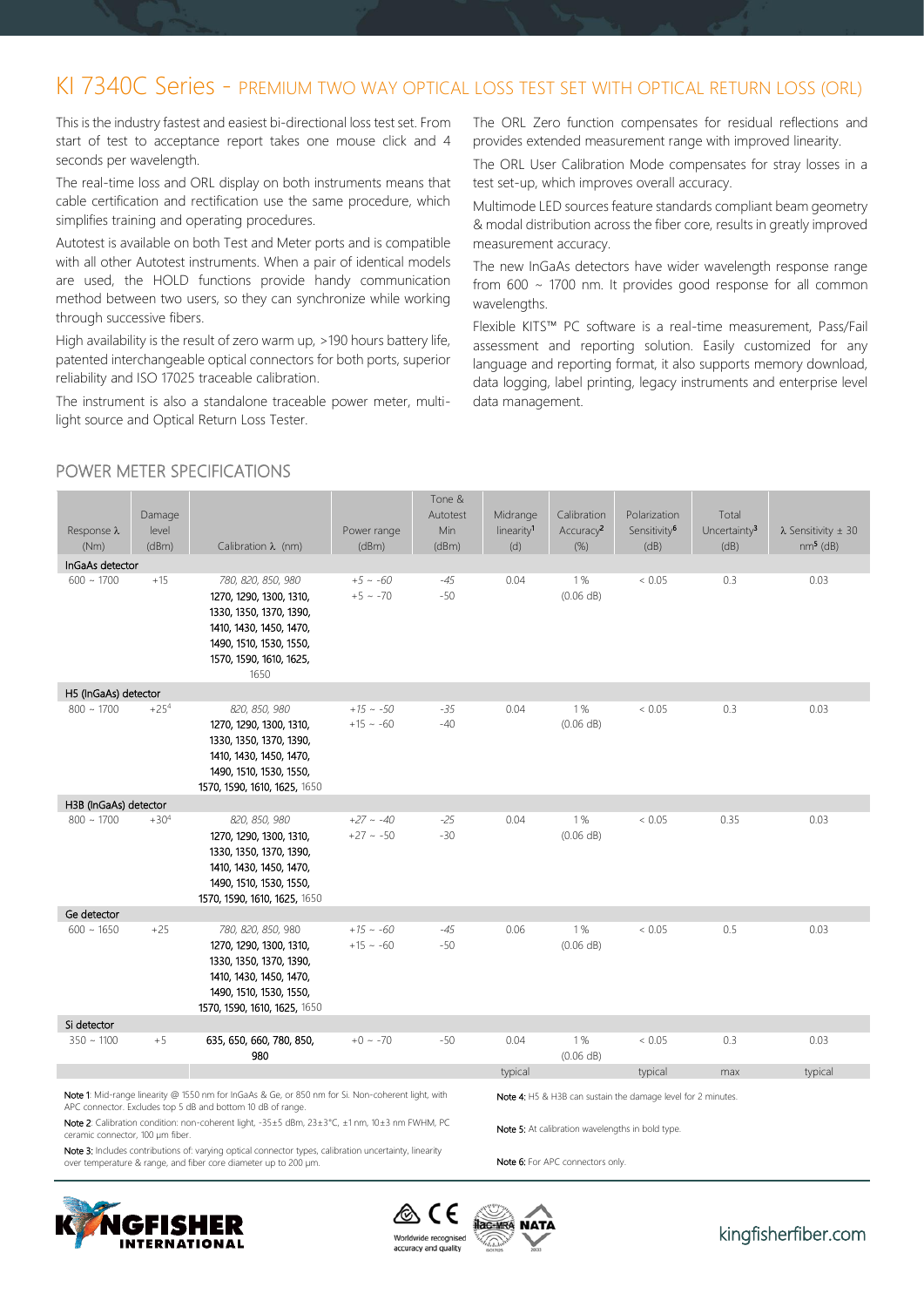#### LIGHT SOURCE SPECIFICATIONS

| Parameters                     | 1310/1550 nm laser                    | Other lasers            | <b>LED</b>             | Comments                     |
|--------------------------------|---------------------------------------|-------------------------|------------------------|------------------------------|
| $2 \lambda$ source power       | $-7$ dBm                              | $-7$ dBm                | $-26$ dBm (62.5 µm),   | $± 1$ dB for Laser,          |
| 3 or 4 $\lambda$ source power  | $-10$ dBm                             | $-10$ dBm               | -29 dBm (50 µm),       | $\pm$ 3 dB for LED (@62.5    |
|                                |                                       |                         | $-41$ dBm (10 $\mu$ m) | $µm$ only)                   |
| Short term stability, dB       | 0.037                                 | 0.057                   | 0.01                   | 15 min, max, no warm up,     |
|                                |                                       |                         |                        | $\Delta$ 3°C                 |
| Stability over temperature, dB | 0.2                                   | 0.2                     | 0.35                   | Max, over temperature        |
| $\lambda$ tolerance, nm        | 20                                    | 6.5                     | Ξ.                     | @ 25 °C                      |
| $\lambda$ width, nm            | 3                                     | $<$ 1                   |                        | FWHM, typical                |
| Mode Controlled Source         |                                       |                         | Yes                    | Mode controlled <sup>8</sup> |
| λ nm/°C                        | 0.4                                   | 0.1                     | 0.4                    | Typical                      |
| Reconnection repeatability, dB | 0.1                                   | 0.05                    | ٠.                     | 95 % confidence              |
| Laser output adjustment        | Adjustable over 6 dB in 0.01 dB steps |                         |                        |                              |
| Modulation                     |                                       | 270 Hz, 1, 2 KHz, ± 2 % |                        |                              |

Note 7: For ORL < -25 dB.

Note 8: Multimode source mode distribution @ 50/125 is compliant with the following standards: IEC 61280-4-1 {Ed.1.0}, TIA/EIA 526-14A and TIA TSB-178.

#### ORL SPECIFICATIONS

| <b>Parameters</b>                         | Laser                              |                             | <b>LED</b>                              |
|-------------------------------------------|------------------------------------|-----------------------------|-----------------------------------------|
| No of wavelength                          | $1$ or $2\lambda$                  | $3$ or $4\lambda$           |                                         |
| Measurement range <sup>9</sup>            | $0 \sim 65$ dB                     | $0 \sim 60 \text{ dB}$      | $0 \sim 40$ dB (for 62.5 µm fiber)      |
|                                           |                                    |                             | $0 \sim 37$ dB (for 50 µm fiber)        |
| Port isolation <sup>10</sup>              | Standard > 30 dB; Optional > 50 dB |                             | $> 22$ dB                               |
|                                           | $0 \sim 50$ dB: 0.5 dB             | $0 \sim 45$ dB: 0.5 dB      | $0 \sim 30$ dB: 0.5 dB                  |
| ORL accuracy                              | $50 \sim 65$ dB: 1 dB after zero   | $45 \sim 60$ dB: 1 dB after | $30 \sim 45$ dB: 1 dB after zero offset |
|                                           | offset                             | zero offset                 |                                         |
| Resolution                                | $0 \sim 50$ dB: 0.01 dB            | $0 \sim 45$ dB: 0.01 dB     | $0 \sim 30$ dB: 0.01 dB                 |
|                                           | $50 \sim 65$ dB: 0.1 dB            | $45 \approx 60$ dB: 0.1 dB  | $30 \sim 45$ dB: 0.1 dB                 |
| $\lambda$ available<br>See source options |                                    |                             |                                         |

Note 9: After a zero offset, measurement range will be 10 dB better than the connector or other residual ORL. So, PC connectors have reduced range.

Note 10: Port Isolation is the passive return loss isolation of an ORL test port (with the instrument turned off). This is not relevant for manual ORL testing, when only one active ORL meter is connected. However, in Autotest, the ORL range is limited to the port isolation value when the link attenuation is small. If the standard 30dB port isolation is inadequate, order the 50dB port isolation built-in option, -ISO50, e.g. KI 73416C-InGaAs-ISO50. In any test situation, the Autotest ORL range limit (in dB) will be: port isolation (dB) + 2 x link loss (dB), up to the instrument specification.

Australian and international patents, technical data is subject to change without notice as part of our program of continuous improvements. Class 1 Laser/LED product, complies IEC60825-1 and 21CFR1040.10



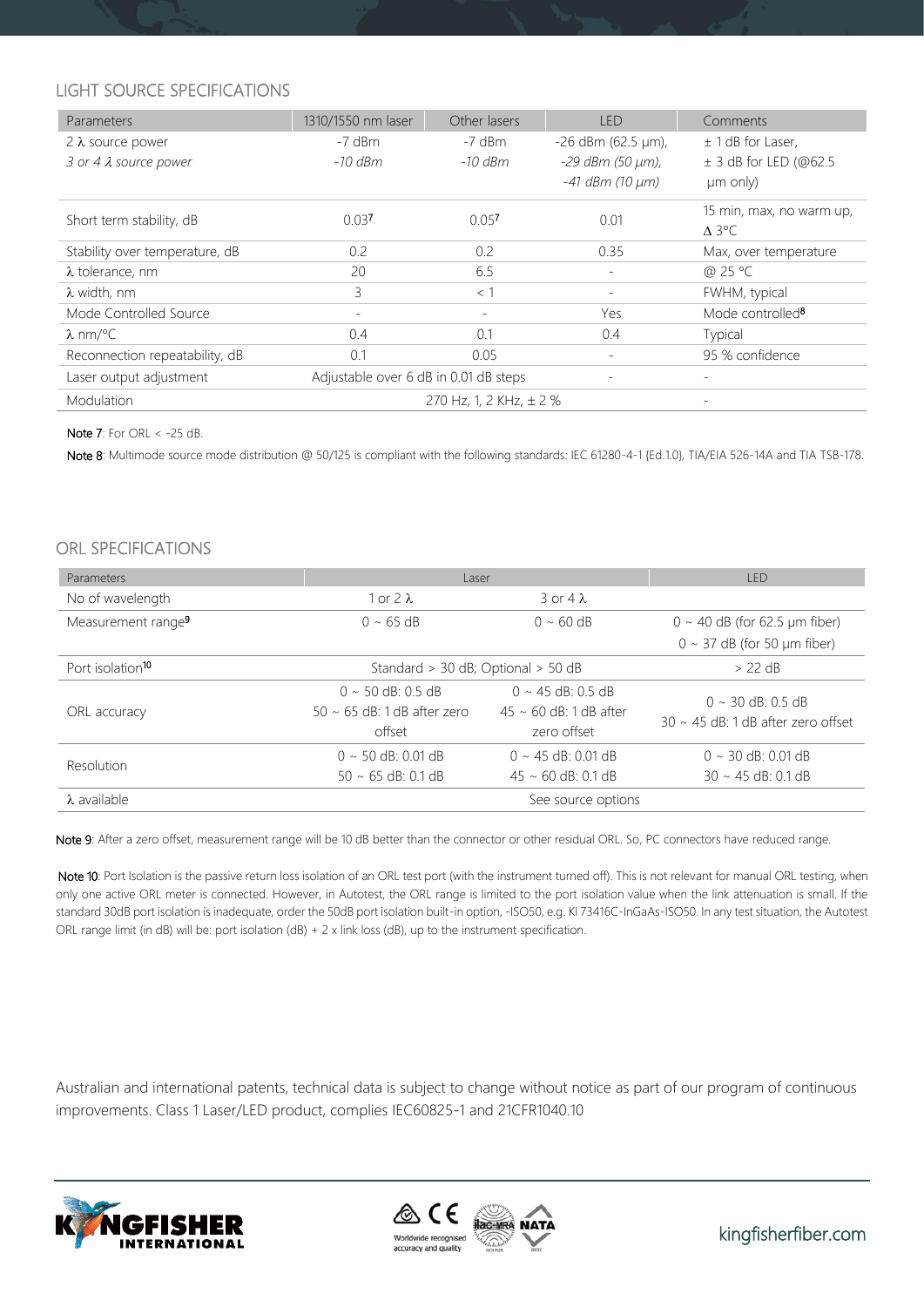#### GENERAL SPECIFICATIONS

| Parameters                      | Values                                                                                                                                                         |
|---------------------------------|----------------------------------------------------------------------------------------------------------------------------------------------------------------|
| Battery life                    | 360 hours Power Meter / 190-hours laser in Autotest                                                                                                            |
| Size                            | 190 x 130 x 70 mm, 7.5 x 5.1 x 2.8"                                                                                                                            |
| Weight                          | 500 gm, 1.1 lb. Shipping 1.5 Kg, 3.3 lb.                                                                                                                       |
| Temperature / Relative Humidity | -15 to 55 °C (Operating), -25 to 70 °C (Storage) / 0 ~95%                                                                                                      |
| LCD size                        | 68 x 26 mm / 2.7 x 1.0 "                                                                                                                                       |
| Hidden keypad                   | For setting advanced functions                                                                                                                                 |
| Case                            | Polycarbonate, 1-meter drop tested on concrete                                                                                                                 |
| PC interface                    | USB Type B                                                                                                                                                     |
| Memory                          | 1269/874/667 bi-directional 2 $\lambda$ /3 $\lambda$ /4 $\lambda$ loss and ORL test results                                                                    |
| Power                           | 2 alkaline C cells (7.6 A/Hour); External DC 9V with ID2.5mm(+ve)/OD5.5mm plug or<br>via USB port. Selectable auto-off, low battery indicator, backlit display |
| Tone detection                  | $150 \sim 9999$ Hz $\pm 1\%$                                                                                                                                   |
| Pass/Fail                       | Insertion & Return loss pass/fail criteria can be set for all $\lambda$                                                                                        |
| Max / min                       | Recording feature for stability testing                                                                                                                        |
| Power meter resolution          | $0.01$ dB                                                                                                                                                      |

#### ORDERING INFORMATION

| Description                                                           | Part number             |
|-----------------------------------------------------------------------|-------------------------|
| P/N with Optical Return Loss (ORL)                                    |                         |
| Instrument, LTS-2W ORL 1310-1550 nm u/s <sup>11</sup> , InGaAs        | KI7343C-InGaAs          |
| Instrument, LTS-2W ORL 1310-1550 nm u/s, APC, InGaAs                  | KI7343C-InGaAs-APC      |
| Instrument, LTS-2W ORL 850-1300 nm LED, 62.5um, APC, Ge               | KI7344C-Ge-APC          |
| Instrument, LTS -2W ORL 850/1300 nm LED, 50um <sup>12</sup> , APC, Ge | KI7344C-Ge-APC-50u      |
| Instrument, LTS-2W ORL 1310-1490-1550 nm u/s, InGaAs                  | KI7347C-InGaAs          |
| Instrument, LTS-2W ORL 1310-1490-1550 nm u/s, APC, InGaAs             | $K17347C$ -InGaAs-APC   |
| Instrument, LTS-2W ORL 1310-1550-1625 nm u/s, APC, InGaAs             | $K173410C$ -InGaAs-APC  |
| Instrument, LTS-2W ORL 1310-1490-1550-1625 nm u/s, APC, InGaAs        | KI73416C-InGaAs-APC     |
| P/N without Optical Return Loss (ORL)                                 |                         |
| Instrument, LTS -2W 1310-1550-1625 nm u/s, APC, InGaAs                | $K173410nC$ -InGaAs-APC |

Note 11: u/s=Ultra stable laser source

Note 12: Multimode 50µm and 62.5µm models are fundamentally the same equipment, but each of the models is calibrated using 50µm and 62.5µm fiber respectively during the manufacturing process.